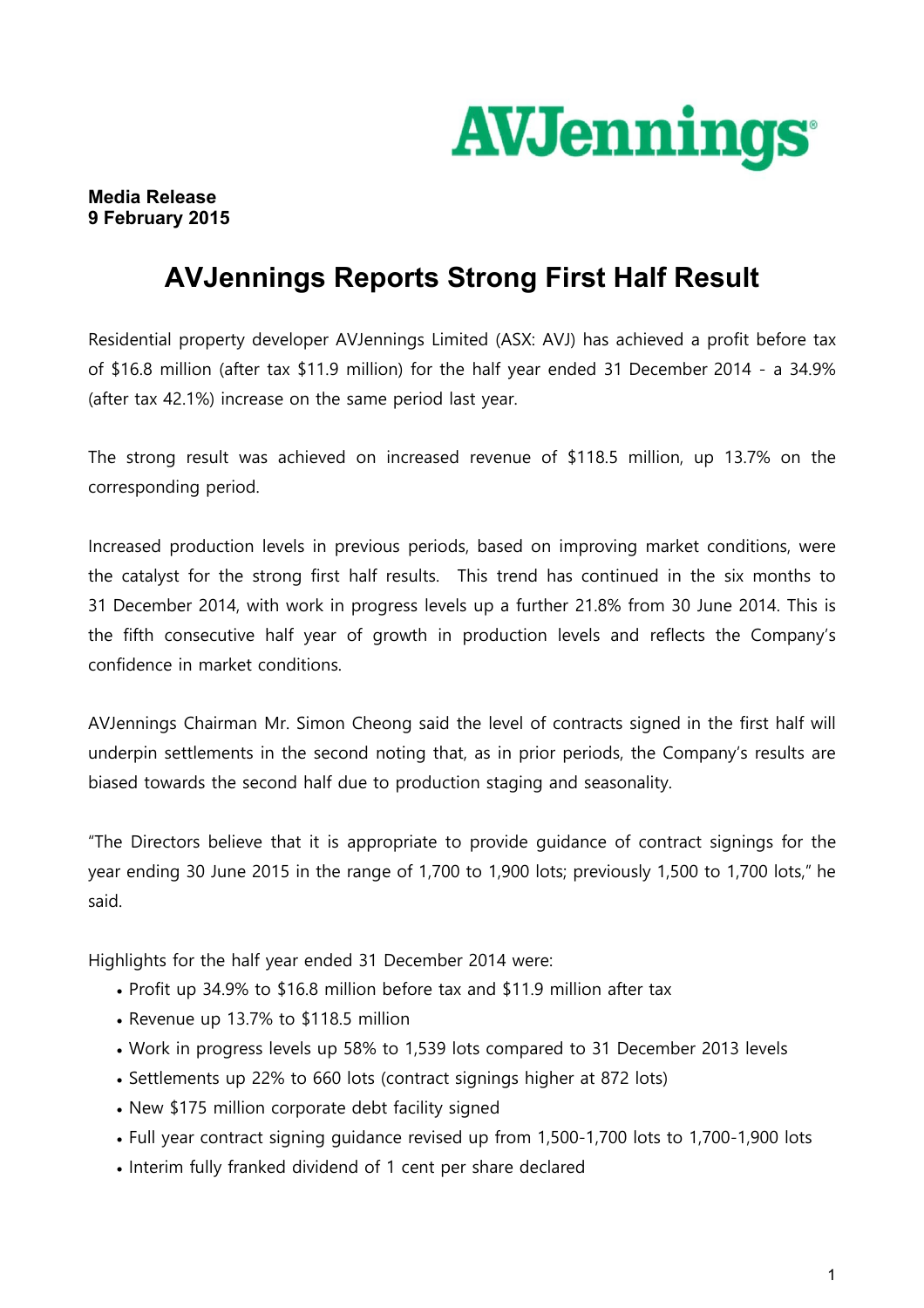AVJennings CEO Mr. Peter Summers said consumer confidence is high in New South Wales, and that Sydney remains the strongest market in the country.

"Demand in Brisbane continues to rise with positive knock-on to the Noosa, Caloundra and Coomera markets, which are now also firmly in recovery. The Melbourne residential land market remains stable, with the Company generally experiencing good demand on its projects in the east and north-east of the city. The South Australian residential market remains stable but subdued overall," Mr. Summers said.

"Auckland is a strong market and the Company's high quality, master-planned Hobsonville Point joint venture project is experiencing significant demand, with 193 builder sales to be revenue-recognised during the second half, 130 of which are from the recently acquired 'Catalina Precinct'.

"AVJennings has also expanded its involvement in Perth, Western Australia during the half, committing additional equity to take a 33% stake in three new projects yielding 196 lots. All are located within the urban ring of the city. The Company's investment in Perth is significant enough to renew the presence of the brand in the public consciousness whilst being a small component of the Company's total net funds employed."

Lots under development continued to grow reaching 1,539 (1,264 lots as at 30 June 2014 and 974 lots as at 31 December 2013), which Mr. Summers said is a key indicator of future positive performance. The level of completed unsold stock remains stable and low.

AVJennings controlled 9,418 lots at balance date.

AVJennings has achieved strong cash generation from a combination of rising production, sales and settlements from a portfolio of relatively mature projects coupled with the realisation of new funding initiatives which will facilitate prudent stock replenishment. In addition to the new investment in Perth, the Company successfully acquired the remaining 50% of the St Clair, South Australia joint venture and contracted to purchase two new land parcels at Cobbitty, New South Wales comprising approximately 227 lots.

Mr. Summers said market fundamentals remain positive, with strong consumer confidence to transact in housing bolstered by low interest rates and inflation, underlying housing shortages in some markets (especially Sydney and Auckland), strong population growth and a stable domestic macroeconomic outlook over 2015-2016.